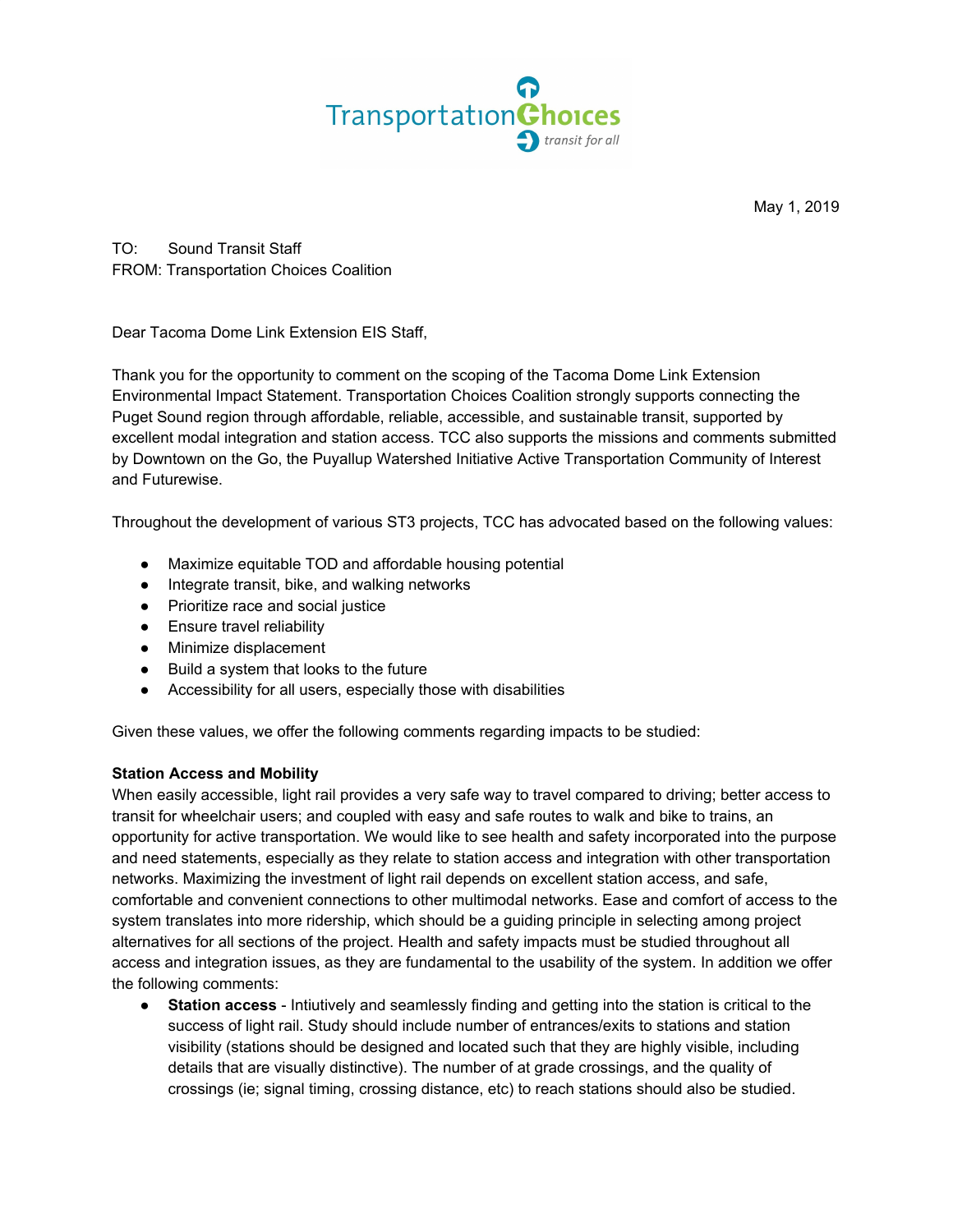Crossings not only impact rail reliability, but the safety of users trying to access the station on foot or bike using crosswalks, putting them in the way of both cars as well as trains.

- The "scope" of station access must be flexible based on each station area. For example, study of station access in East Tacoma must include a broad geographic area and examine multiple options for safe and comfortable walking and biking passage under I-5.
- **Transit transfers -** Fast and convenient transfers from light rail to bus, and heavy or commuter rail are integral to creating a function system. Study impacts to transfer times, ease of transfers (platform to platform transfers are ideal), multiple transfer options (stairs, multiple elevators on each side of the platform in case one elevator is out of service, escalators, escalators), direct connections, how many crosswalks and what is the "level of service" for transfers.
- **Integration with other modes -** Whether certain alignments help establish new networks, remove portions of existing networks, or create more dangerous crossings and access is critical information. ST should study the potential for direct connections between stations and planned/existing walk/bike facilities. Those facilities should include both neighborhood greenways and protected bike lanes, but should also acknowledge the difference between those facility types, in terms of how safe and comfortable they are to a range of user types (age, language, ethnicity, gender, race, ability). High-quality bike parking, including long- and short-term parking for individually owned bikes, and space for on-demand micro-mobility services must be appropriately designed (all covered; long term parking must be secure) located in highly accessible locations at all stations, in such a way as to not impede pedestrian flow.
- **Access mitigation for all ages and abilities.** During construction or as part of the final alignment, existing biking and walking networks will be impacted, thus creating inconvenient or potentially dangerous multimodal access. Ensuring safe, comfortable, and convenient interim and long-term passage for people biking and walking, paying special attention to individuals with any sensory or ambulatory impairment, is critical mitigation. Proper wayfinding and robust communications, legible to all communities regardless of English language ability is essential.

## **A Future-Oriented System**

The buildout of this system must be considered as a multi-generational investment that will reach far beyond the geographic footprint of the Tacoma Dome line. Our region is projected to grow by 1.8 million by 2050. As such, identifying impacts to the future buildout or connectivity of this system is imperative. We would like to see the following studied and assessed:

- **● Future light rail expansion -** Study the potential opportunities and limitations of station placement and alternative placement in terms of future light rail expansion. Disclose any alternatives that would hinder future expansion.
- **● Future bus/station integration -** Study growth potential for feeder service at all station locations, especially at line termini, where future light rail service is decades away. Ensure that stations are placed and designed with future bus feeder service in mind.
- **● Future station capacity -** Using projected population growth, study the impacts to station capacity. Consider how station planning will accommodate increased population and ridership, including platform size, entry/egress, payment systems,
- **Future land use -** Consider city comprehensive plans, long-term growth patterns, the effects of regional objectives that can affect city zoning and land designations such as Vision 2050, and trends in the areas of stations and alignments to help maximize the potential for transit-oriented development. Select compatible designs for the system stations and alignments that will serve the needs of the community as well as provide greater access to opportunity to more communities.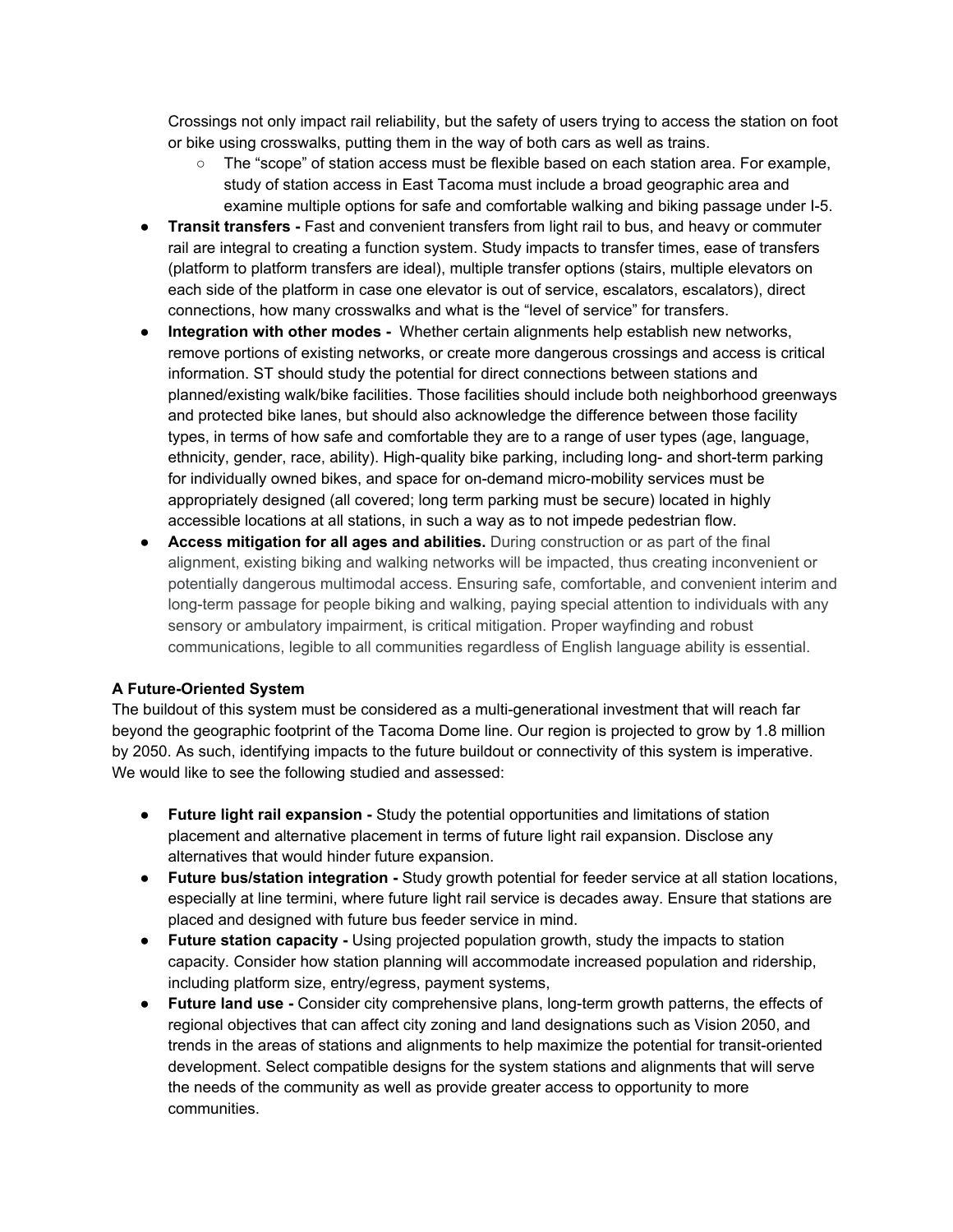- **Flexible design for developing transportation technologies** Considering the rapid evolution of transportation technologies, station design should, to the extent possible, be future-proofed for flexibility. We know that the future light rail system will be integral to future mobility; but we do not know how the advancement of autonomous vehicles, shared services, micromobility, etc. will change, shape or require flexibility in light rail access in the future.
- **Technological considerations** As transportation technologies advance, so do other technologies including payment systems, customer service, safety technologies, cellular and wifi service, and so on. Consider how to technologically equip stations for other future needs.
- **Designing for uncertain climate future -** Structures, especially underground ones, should be designed and constructed to withstand the effects of rising sea level and more extreme temperatures and hydrologic events. Resilience in both the operational details of the system and the human user interaction of accessing these transit elements should be a guiding principle of design.
- **Designing for an accessible future, rather than designing to meet the minimum requirements under the ADA.** Adding accessibility to existing infrastructure is far more costly than including accessible features in the initial design (see NYC subway). As our region, and our society at large, age and move towards recognizing that disabled people have a right to accessible transportation infrastructure, we should be designing a system that gives us full and equitable access.

## **Displacement**

While Sound Transit and the EIS process seem well equipped to understand the potential direct displacements from construction and eminent domain, we still have concerns about a) the disproportionate impact of these displacements on certain demographics, and b) the possible impacts of longer term economic and cultural displacement due to rising land values and gentrification.

- **Understand and disclose impacts to hard-to-reach populations** Sound Transit currently evaluates acquisition and displacement burden on low-income and "minority" populations. While Sound Transit technically has a robust relocation program, we remain concerned that this information may not equally reach those who do not speak English, renters (both commercial and residential), and those who are undocumented. It may be harder to tap into communities where English is not the first language without interpreters and community liaisons. Anecdotal evidence suggests that landlords may not pass on relocation information to tenants due to worries that they will not fulfill their remaining lease. Most undocumented persons will not be able to access relocation benefits, due to federal restrictions.
- **Equitable access to relocation benefits** We urge Sound Transit to thoroughly analyze potential displacement impacts disaggregated by renter/owner, income, race, English proficiency, and a rough understanding of where immigration status may be an issue (without revealing anything that could be used against communities) in order to understand disproportionate and/or different impacts across alignments as well as ensure the agency has a robust plan to ensure equal access to benefits. Sound Transit should continue to explore innovative mitigation strategies related to relocation for undocumented residents.
- **Cultural and Economic Displacement** Though much harder to measure, many planners are using models to predict the risk of longer term economic displacement in an area due to critically important but landscape-altering transportation investments. Sound Transit should use tools such as these (PSRC now has a displacement risk tool) to identify areas with high displacement risk and work directly with the community to understand the anticipated impacts from different